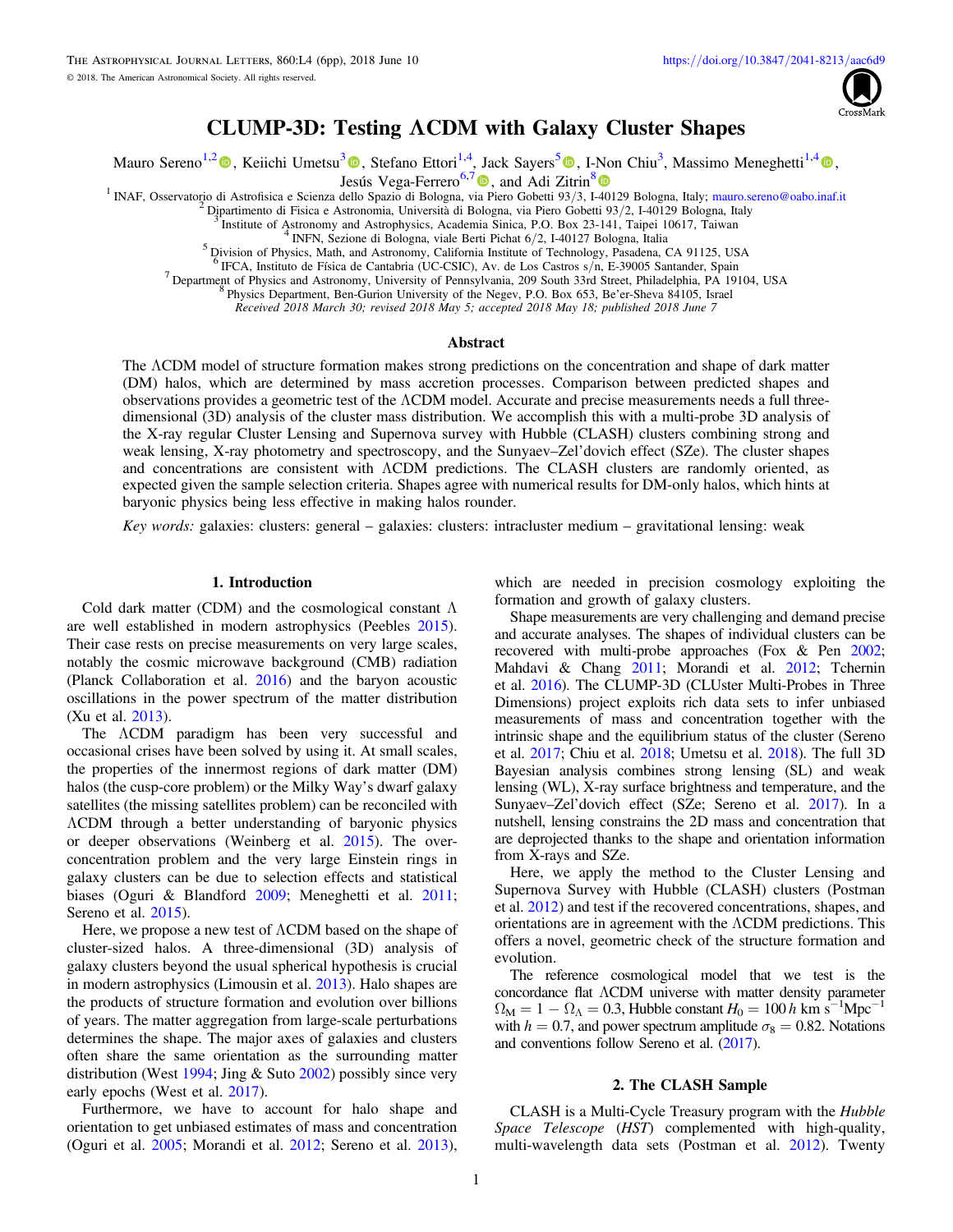| Name              |                    | $\mathcal{Z}$ | R.A.      | Decl.         | ObsID                        | $t_{\exp}$ | $n_{\rm H}$                 |
|-------------------|--------------------|---------------|-----------|---------------|------------------------------|------------|-----------------------------|
| Full              | Short              |               |           |               |                              | (ks)       | $(10^{20} \text{ cm}^{-2})$ |
| ABELL 0383        | A383               | 0.188         | 42.01409  | $-3.5292641$  | 522/3579 (ACIS-I)            | 19.6       | 1.6                         |
| ABELL 0209        | A209               | 0.206         | 22.96895  | $-13.6112720$ | 524/2320 (ACIS-I)            | 28.2       | 3.5                         |
| ABELL 2261        | A2261              | 0.225         | 260.61336 | 32.1324650    | 3194 (ACIS-S)                | 32.0       | 4.5                         |
| RX J2129+0005     | R <sub>2</sub> 129 | 0.234         | 322.41649 | 0.0892232     | 5007 (ACIS-I)                | 24.1       | 3.2                         |
| ABELL 0611        | A611               | 0.288         | 120.23674 | 36.0565650    | 3257/3582/6108/7719 (ACIS-I) | 71.3       | 4.6                         |
| MS 2137.3-2353    | MS2137             | 0.313         | 325.06313 | $-23.6611360$ | 3271 (ACIS-I)                | 22.6       | 4.3                         |
| RXC J2248.7-4431  | R <sub>2248</sub>  | 0.348         | 342.18322 | $-44.5309080$ | 3585/6111 (ACIS-I)           | 66.2       | 5.7                         |
| MACS J1115+0129   | M1115              | 0.352         | 168.96627 | 1.4986116     | 3275/9375 (ACIS-I)           | 49.1       | 4.3                         |
| MACS J1931.8-2635 | M1931              | 0.352         | 292.95608 | $-26.5758570$ | 3277 (ACIS-I)                | 22.9       | 3.7                         |
| RX J1532.8+3021   | R <sub>1532</sub>  | 0.363         | 233.22410 | 30.3498440    | 3280/6107 (ACIS-I)           | 51.9       | 3.4                         |
| MACS J1720.3+3536 | M1720              | 0.391         | 260.06980 | 35.6072660    | 3282/9382 (ACIS-I)           | 111.2      | 8.3                         |
| MACS J0429.6-0253 | M0429              | 0.399         | 67.40003  | $-2.8852066$  | 5250 (ACIS-S)                | 18.9       | 3.8                         |
| MACS J1206.2-0847 | M1206              | 0.44          | 181.55065 | $-8.8009395$  | 3592/13516/13999 (ACIS-I)    | 149.8      | 4.6                         |
| MACS J0329.6-0211 | M0329              | 0.45          | 52.42320  | $-2.1962279$  | 14009 (ACIS-S)               | 85.8       | 2.3                         |
| RX J1347.5-1145   | R <sub>1347</sub>  | 0.451         | 206.87756 | $-11.7526100$ | 552/9370 (ACIS-I)            | 39.6       | 3.6                         |
| MACS J0744.9+3927 | M0744              | 0.686         | 116.22000 | 39.4574080    | 4966/18611/18818 (ACIS-I)    | 123.1      | 1.2                         |

Table 1 The Cluster Sample

Note. Columns 4 and 5: R.A. and decl. in degrees (J2000) of the associated brightest cluster galaxy (BCG), adopted as the cluster center. The X-ray data set is detailed in columns 6–8. Column 6: observation identification. Column 7: nominal exposure time. Column 8: Galactic absorption.

massive clusters are X-ray selected over the redshift range  $0.2 \le z \le 0.9$  on the basis of their high temperature  $(kT > 5 \text{ keV})$ , and symmetric and smooth X-ray emission. Five additional clusters are included for their lensing strength to find magnified high-z galaxies.

We extend the method first applied to M1206 in Sereno et al. ([2017](#page-5-0)) to the 16 X-ray regular CLASH clusters with highquality, ground-based data for WL (Table 1). We do not consider the five lensing selected clusters, which are mostly merging or irregular systems. In fact, our modeling requires that matter and gas follow an ellipsoidal geometry and that gas and matter are aligned and co-centered. The modeling of complex distributions could require the use of finite mixture models as collections of ellipsoids that fit individual subclusters (Kuhn et al. [2014](#page-5-0)).

The data sets have been comprehensively presented and detailed elsewhere. In the following, we provide the main references, and detail any change with respect to Sereno et al. ([2017](#page-5-0)).

Weak lensing at large radii. The lensing analysis relies on ground-based data from the Suprime-Cam at Subaru Telescope or the ESO Wide Field Imager (Umetsu et al. [2014](#page-5-0), [2016](#page-5-0); Merten et al. [2015](#page-5-0)). We mainly refer to Umetsu et al. ([2018](#page-5-0)), where projected mass maps are recovered from the joint analysis of shear and magnification bias. Our fitting analysis follows Sereno et al.  $(2017)$  $(2017)$  $(2017)$  but we do not limit the fit to a squared region of size of 4 Mpc/ $h$ ; instead, we consider the full field of view (Chiu et al. [2018](#page-5-0)). Accordingly, the noise from the large-scale structure is added to the uncertainty covariance matrix.

Strong and weak lensing in the cluster cores. Multiple image systems, shear in the HST field, and mass models of the inner cluster regions are presented in Zitrin et al. ([2015](#page-5-0)). As in Sereno et al.  $(2017)$  $(2017)$  $(2017)$ , we compute the mean convergence from the "PIEMDeNFW" maps in equally spaced circular annuli. The innermost and the outermost radii are set to an angular scale of 5<sup>"</sup> and two times the Einstein radius,  $\theta_{\text{max,SL}} =$  $2\theta_{\rm E}(z_{\rm s}=2)$ , respectively. The width of the annuli,  $\Delta\theta_{\rm SL}$ , is determined through the relation  $N_{\rm im}\Delta\theta_{\rm SL}^2 \sim \pi\theta_{\rm E}^2$ , where  $N_{\rm im}$ 

is the number of images (Umetsu et al. [2016](#page-5-0)). We fix  $N_{\text{im}} =$  $N_{\text{SL}}/2$ , where  $N_{\text{SL}}$  is the number of effective SL constraints (Zitrin et al. [2015](#page-5-0), their Table 1). The bin size is rounded to have equally spaced annuli.

X-ray. Gas density and temperature profiles are measured from archival Chandra data, see Table 1. The data are analyzed as in Sereno et al. ([2017](#page-5-0)). Cleaned (by grade, status, bad pixels, and time intervals affected from flares in the background count rate) events file are prepared with the CIAO 4.8 software<sup>9</sup> and the calibration database CALDB 4.7.1. Backgrounds are extracted far from the cluster X-ray peak in circular regions of radius of 2′.

Exposure-corrected images are produced in the [0.7–2] keV band. The point sources are identified with the tool wavedetct, filtered out, and the corresponding regions filled with values of counts from surrounding background areas through the tool dmfilth.

We perform the 2D analysis of the number counts in the circular region enclosing 80% of the total source emission. Pixels are binned with a final resolution of 1."968. We excise the inner region of radius 5″. Outside the 80% region, we examine the surface brightness profiles in circular annuli.

Spectra are extracted in circular annuli and analyzed with the  $XSPEC v.12.9 software<sup>10</sup> with an absorbed thermal model$ tbabs, the Galactic absorption fixed by extrapolation from HI radio maps in Kalberla et al. ([2005](#page-5-0)), and the apec emission spectrum with three free parameters (normalization, temperature, and metallicity). The same model with metallicity fixed to the median value is used for regression.

SZe. The CLASH clusters are part of the Bolocam X-ray SZ (BoXSZ) sample, with publicly available data from Bolocam. Details of the observational campaign and data reduction can be found in Sayers et al. ([2011,](#page-5-0) [2016](#page-5-0)) and Czakon et al. ([2015](#page-5-0)). Additional data from the Planck all-sky survey are employed to set the mean signal estimates (Sereno et al. [2017](#page-5-0)).

 $\frac{9}{10}$  http://[cxc.harvard.edu](http://cxc.harvard.edu/ciao/)/ciao/<br>10 https://[heasarc.gsfc.nasa.gov](https://heasarc.gsfc.nasa.gov/xanadu/xspec/)/xanadu/xspec/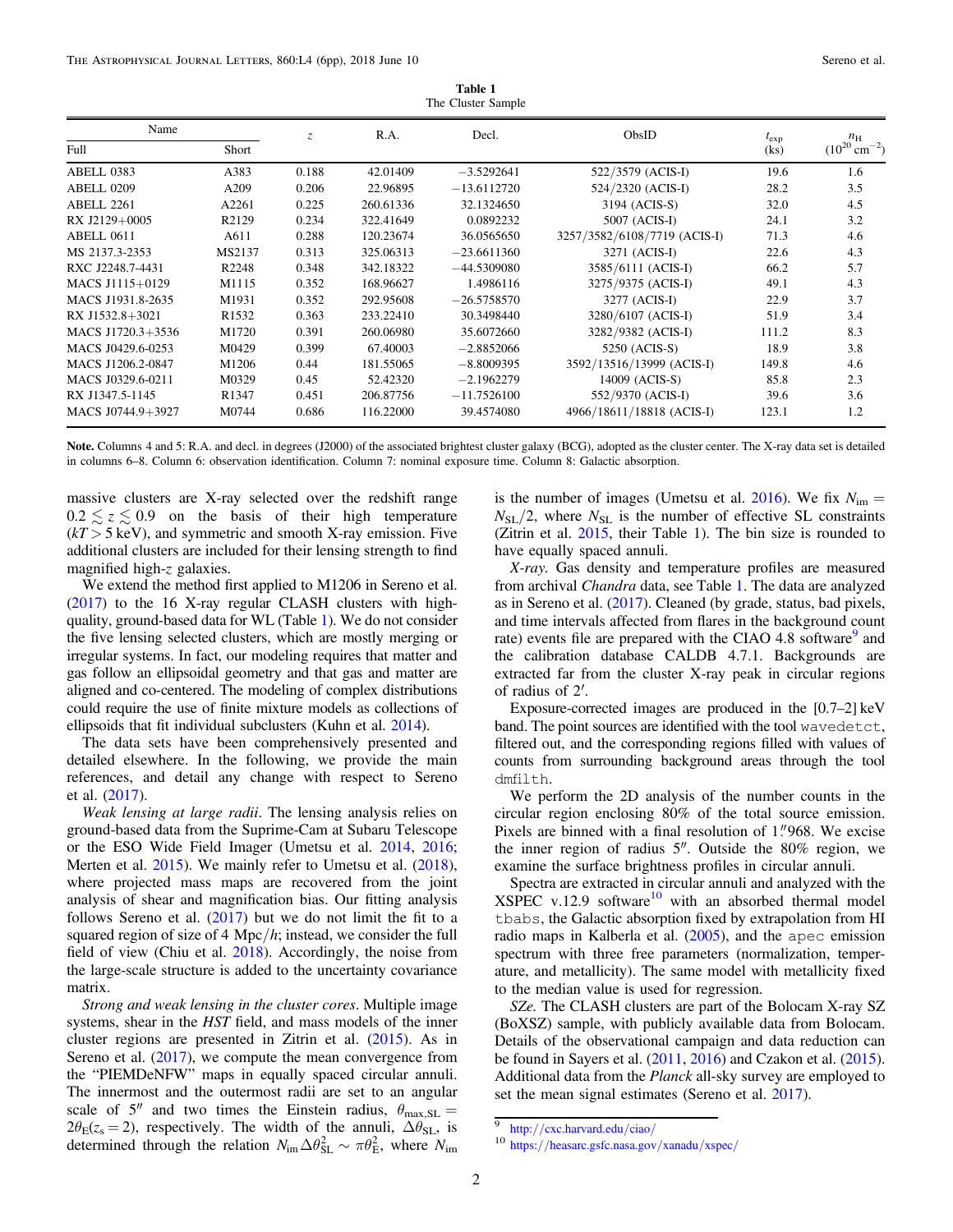Our analysis strictly follows Sereno et al. ([2017](#page-5-0)). The integrated Compton parameter is computed from the unfiltered maps in five equally spaced annular bins up to a maximum radius of 5′. The annulus width is set to 1′, comparable to the point-spread function (PSF) FWHM.

## 3. The Model

The parametric joint analysis of the multi-probe data sets is introduced in Sereno et al.  $(2017)$  $(2017)$  $(2017)$ . The main assumption is that the total matter distribution is ellipsoidal. The halo shape is described by the two axis ratios:  $q_{\text{mat,1}}$  is the minor-to-major axis ratio, and  $q_{\text{mat},2}$  is the intermediate-to-major axis ratio. The orientation is fixed by three Euler's angles:  $\vartheta$  is the inclination angle between the major axis and the line-of-sight.

The gas distribution is assumed to be ellipsoidal as well, and co-centered and co-aligned with the total matter. The gas is taken to be more spherical than the total matter, as usual in regular systems, but we do not require that the gas is in equilibrium in the potential well. This modeling is supported by the analysis of the 2D maps (Umetsu et al. [2018](#page-5-0)), which show that gas and total matter have a negligible offset and are aligned in projection, and that a constant matter ellipticity as a function of the radius provides a good description of the data.

WL and X-ray/SZe data probe DM and gas, respectively, on different scales. Whereas the matter shape is measured within the viral region, the gas shape is mostly sensitive to the inner regions (Sereno et al. [2017](#page-5-0)).

We fit the SL and WL convergence maps, the X-ray surface brightness and temperature, and the integrated Compton parameter. The total matter distribution, the gas density, and the gas temperature are modeled with flexible parametric ellipsoidal 3D profiles. As we do not require hydrostatic equilibrium, the determinations of the matter or the gas density profiles are largely independent apart from an overall normalization related to the orientation (Sereno et al. [2017](#page-5-0)). The more elongated the cluster is along the line-of-sight, as mainly inferred from X-ray and SZe measurements, the smaller the central gas density, and the smaller the total mass and concentration. Here, we are interested in the global shape and we do not discuss the gas properties, which are simultaneously fitted in the same regression procedure. To conservatively deal with parameter degeneracy, we focus on one-dimensional (1D) probability distributions obtained after marginalization of the remaining parameters.

The total mass (DM plus galaxies plus gas) is described as a Navarro–Frenk–White (NFW) density profile (Navarro et al. [1996](#page-5-0)),

$$
\rho_{\text{NFW}} = \frac{\rho_{\text{s}}}{(\zeta/\zeta_{\text{s}})(1 + \zeta/\zeta_{\text{s}})^2},\tag{1}
$$

where  $\zeta$  is the ellipsoidal radius and  $\zeta$  is the scale radius. In our notation,  $M_{\Delta}$  is the mass within the ellipsoid of semimajor axis  $\zeta_{\Delta}$ ,

$$
M_{\Delta} \equiv (4\pi/3)\Delta \rho_{cr}(z) q_{\text{mat},1} q_{\text{mat},2} \zeta_{\Delta}^3, \tag{2}
$$

where  $\rho_{cr}(z)$  is the critical density. The concentration is  $c_{\Lambda} \equiv$  $\zeta_{\Lambda}/\zeta_{s}$ . For comparison with numerical simulations, we also consider the mass  $M_{\text{sph},\Delta}$  measured in spherical regions, and the concentration  $c_{\text{sph},\Delta}$  computed by fitting the spherically averaged NFW profile.

The relation between  $\rho_s$  and the concentration takes the same form in the spherical or ellipsoidal model, whereas  $r_{\rm sph,s} \sim (q_{\rm mat,1} q_{\rm mat,2})^{1/\bar{3}} \zeta_{\rm s}$ . Then,  $c_{\rm sph,\Delta} < c_{\Delta}$ .

For our Bayesian analysis, we adopt priors spanning large parameter regions. For mass and concentration, priors are uniform distributions in logarithmically spaced intervals, as suitable for positive parameters (Sereno & Covone [2013](#page-5-0)):  $p_{\text{prior}}(M_{200}) \propto 1/M_{200}$  and  $p_{\text{prior}}(c_{200}) \propto 1/c_{200}$  in the allowed ranges  $0.01 \leq M_{200}/(10^{15}h^{-1}M_{\odot}) \leq 10$  and  $1 \leq c_{200} \leq 10$ , or null otherwise. We assume a flat prior for the matter shape (q-flat), i.e., the probability  $p_{\text{prior}}(q_{\text{mat},1})$  and the conditional probability  $p_{\text{prior}}(q_{\text{mat},2} | q_{\text{mat},1})$  are constant. The minimum axis ratio is  $q_{\text{min}} = 0.1$ , and  $q_{\text{min}} \leqslant q_{\text{mat},1} \leqslant q_{\text{mat},2} \leqslant 1$ . This prior allows either very triaxial clusters  $(q_{\text{mat},1}, q_{\text{mat},2} \ll 1)$  or spherical systems ( $q_{\text{mat},1} \lesssim 1$ ), which are preferentially excluded by N-body simulations (Jing & Suto [2002](#page-5-0)). A priori, the cluster orientation is random, i.e.,  $p_{prior}(\cos \vartheta) = 1$ .

## 4. Theoretical Predictions

Numerical simulations can picture the cluster properties in the ΛCDM scenario. We consider two kinds of simulated samples: (i) halos selected as actual CLASH clusters ("MUSIC2-CLASH"); (ii) a complete population of relaxed massive halos ("ΛCDM-rel").

MUSIC2-CLASH. Simulated clusters mimicking the CLASH sample are presented in Meneghetti et al. ([2014](#page-5-0)), which study nearly 1400 halos over  $0.25 \le z \le 0.67$  from the MUSIC-2  $N$ -body/hydrodynamical simulations.<sup>11</sup> These halos are masslimited (>10<sup>15</sup>  $M_{\odot}/h$  at  $z = 0$ ), and are re-simulated by adding baryons to the DM distributions (Sembolini et al. [2013](#page-5-0)). Here, we consider the runs not including radiative processes.

Meneghetti et al. ([2014](#page-5-0)) classified halos as regular or relaxed, the two conditions being non-equivalent. Regular clusters are so in their X-ray features. They show small centroid shift, small ellipticity, and small third- and fourth-order power ratios of the X-ray morphology in the soft-energy band, but large X-ray surface-brightness concentrations. On the other hand, clusters are classified as relaxed according to their center of mass displacement, their virial ratio, and their substructure mass fraction (Neto et al. [2007](#page-5-0)). Regular clusters can be unrelaxed. The X-ray morphology is mostly evaluated in the inner regions, whereas relaxation is evaluated on scales up to the virial radius.

Meneghetti et al. ([2014](#page-5-0)) found simulated avatars of the CLASH X-ray-selected clusters by matching the X-ray morphology. The association does not use gas temperatures or X-ray luminosities, with physical processes that are more challenging to simulate. Masses and redshifts have to be compatible as well.

Only the simulated halos closest to each individual CLASH cluster in the morphological parameter space are used. The total number of associations analyzed here is 166, with 2 to 26 associations per cluster. CLASH clusters are found to be prevalently relaxed and only modestly affected by the strong lensing bias. The regularity of the matched clusters is not extreme (Meneghetti et al. [2014](#page-5-0)). The fraction of ∼70% of relaxed halos among X-ray regular clusters is larger than in the full sample, and the average concentration is boosted.

 $\frac{11 \text{ http://music.ft.uam.es/}}{11 \text{ http://music.ft.uam.es/}}$  $\frac{11 \text{ http://music.ft.uam.es/}}{11 \text{ http://music.ft.uam.es/}}$  $\frac{11 \text{ http://music.ft.uam.es/}}{11 \text{ http://music.ft.uam.es/}}$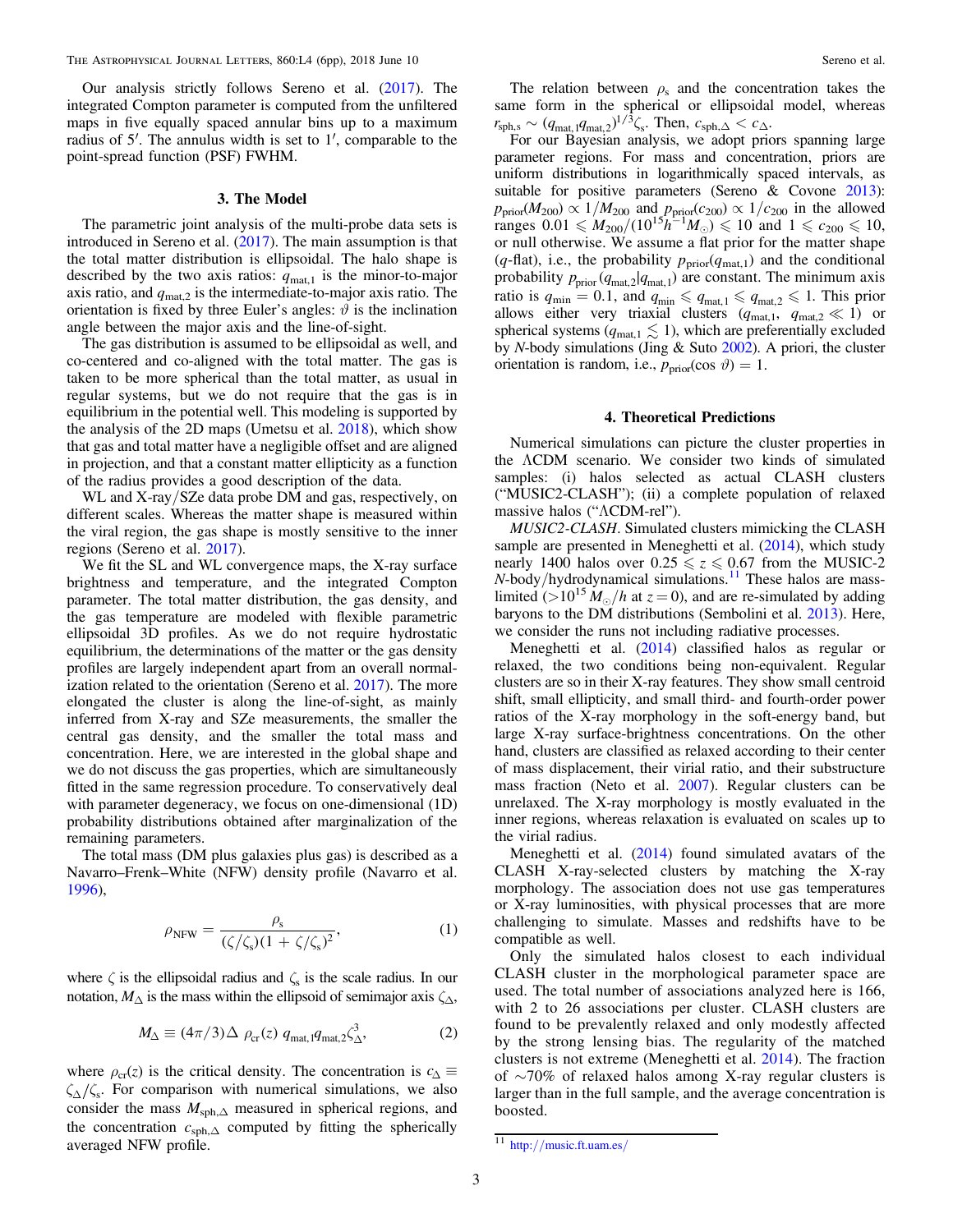| Cluster           | $M_{\rm sph,200}$ | $c_{\rm sph,200}$ | $M_{200}$       | $c_{200}$       | $q_{\text{mat},1}$ | $q_{\text{mat},2}$ | $\cos \vartheta$ |
|-------------------|-------------------|-------------------|-----------------|-----------------|--------------------|--------------------|------------------|
| A383              | $0.56 + 0.11$     | $5.87 \pm 0.96$   | $0.63 \pm 0.14$ | $6.75 + 1.20$   | $0.30 \pm 0.06$    | $0.63 \pm 0.14$    | $0.25 \pm 0.15$  |
| A209              | $0.80 \pm 0.28$   | $1.66 \pm 0.45$   | $1.02 \pm 0.25$ | $1.83 \pm 0.42$ | $0.28 \pm 0.12$    | $0.51 \pm 0.24$    | $0.97 \pm 0.03$  |
| A2261             | $1.63 \pm 0.28$   | $5.13 \pm 0.61$   | $2.06 \pm 0.37$ | $6.94 \pm 0.92$ | $0.17 \pm 0.04$    | $0.71 \pm 0.17$    | $0.40 \pm 0.19$  |
| R2129             | $0.49 \pm 0.13$   | $4.55 \pm 0.92$   | $0.55 \pm 0.16$ | $5.17 \pm 1.09$ | $0.32 \pm 0.08$    | $0.68 \pm 0.13$    | $0.39 \pm 0.17$  |
| A611              | $0.62 \pm 0.15$   | $2.91 \pm 0.74$   | $0.75 \pm 0.18$ | $3.47 \pm 0.88$ | $0.28 \pm 0.12$    | $0.74 \pm 0.21$    | $0.94 \pm 0.03$  |
| MS2137            | $0.66 \pm 0.16$   | $3.60 \pm 0.92$   | $0.71 \pm 0.17$ | $3.78 \pm 1.07$ | $0.51 \pm 0.14$    | $0.85 \pm 0.12$    | $0.53 \pm 0.19$  |
| R2248             | $1.16 \pm 0.26$   | $4.38 \pm 1.06$   | $1.30 \pm 0.29$ | $4.93 \pm 1.33$ | $0.34 \pm 0.08$    | $0.58 \pm 0.16$    | $0.18 \pm 0.14$  |
| M1115             | $1.32 \pm 0.27$   | $3.77 \pm 0.67$   | $1.63 \pm 0.34$ | $4.64 \pm 0.90$ | $0.22 \pm 0.04$    | $0.58 \pm 0.13$    | $0.20 \pm 0.13$  |
| M1931             | $0.53 \pm 0.14$   | $5.51 \pm 1.71$   | $0.57 \pm 0.16$ | $5.94 \pm 1.68$ | $0.47 \pm 0.13$    | $0.72 \pm 0.19$    | $0.71 \pm 0.26$  |
| R <sub>1532</sub> | $0.51 \pm 0.13$   | $6.00 \pm 1.08$   | $0.58 \pm 0.16$ | $7.12 \pm 1.39$ | $0.30 \pm 0.09$    | $0.77 \pm 0.16$    | $0.25 \pm 0.21$  |
| M1720             | $0.73 + 0.17$     | 5.84 $\pm$ 1.45   | $0.80 \pm 0.18$ | $6.62 + 1.74$   | $0.36 \pm 0.09$    | $0.69 \pm 0.14$    | $0.41 \pm 0.21$  |
| M0429             | $0.51 \pm 0.10$   | $7.03 \pm 1.56$   | $0.54 \pm 0.11$ | $7.58 \pm 1.69$ | $0.45 \pm 0.09$    | $0.85 \pm 0.13$    | $0.39 \pm 0.25$  |
| M1206             | $1.20 \pm 0.15$   | $6.14 \pm 0.60$   | $1.33 \pm 0.19$ | $6.86 \pm 0.84$ | $0.33 \pm 0.07$    | $0.69 \pm 0.13$    | $0.20 \pm 0.14$  |
| M0329             | $0.83 \pm 0.16$   | 4.34 $\pm$ 0.89   | $0.93 \pm 0.22$ | $4.92 \pm 0.97$ | $0.33 \pm 0.10$    | $0.58 \pm 0.19$    | $0.65 \pm 0.22$  |
| R <sub>1347</sub> | $2.45 \pm 0.46$   | $4.61 \pm 0.82$   | $3.23 \pm 0.61$ | $6.34 \pm 1.33$ | $0.15 \pm 0.03$    | $0.66 \pm 0.24$    | $0.50 \pm 0.19$  |
| M0744             | $1.23 \pm 0.38$   | $4.36 \pm 1.09$   | $1.76 \pm 0.53$ | $6.55 \pm 1.69$ | $0.11 \pm 0.01$    | $0.46 \pm 0.17$    | $0.16 \pm 0.12$  |
|                   |                   |                   |                 |                 |                    |                    |                  |

Table 2 Halo Properties

Note.  $M_{\text{sph},200}$  (column 2) and  $c_{\text{sph},200}$  (column 3) refer to mass and concentration measured in spheres.  $M_{200}$  (column 4) and  $c_{200}$  (column 5) refer to ellipsoids. Masses are in units of  $10^{15} M_{\odot}/h$ . We quote the bi-weighted estimators of the marginalized posterior distributions.

We measure the shapes and orientations of the total matter distribution, i.e., DM plus gas particles, by mimicking our real measurement process (Bonamigo et al. [2015](#page-5-0)). We compute the mass tensor of the particles selected inside of the ellipsoid, centered in the most bound particle, that encloses an overdensity  $\Delta = 200$ . The procedure was reiterated until both  $q_{\text{mat,1}}$  and  $q_{\text{mat,2}}$  converge within a 0.5% of error.

ΛCDM-rel. Relaxed galaxy clusters in N-body simulations are well represented as a population of ellipsoidal, co-aligned, triaxial halos (Jing & Suto [2002;](#page-5-0) Allgood et al. [2006](#page-5-0); Bonamigo et al. [2015;](#page-5-0) Vega-Ferrero et al. [2017](#page-5-0)). Results from different groups agree if methodological differences on how the halo shape is measured are taken into account (Vega-Ferrero et al. [2017](#page-5-0)).

We base the ΛCDM prediction for halo shape on Bonamigo et al. ([2015](#page-5-0)), who analyzed the relaxed halos from the Millennium XXL simulation and provided statistically significant predictions for masses above  $3 \times 10^{14} M_{\odot}/h$ . They measure the shape of the ellipsoid enclosing an overdensity equal to the virial one. Unrelaxed clusters are removed by selecting only halos with an offset between the most bound particle and the center of mass of the particles enclosed by the ellipsoid that is less than 5% of their virial radius. This criterion is not very stringent and a fraction of unrelaxed clusters might still be included.

Theoretical estimates provide a consistent picture of the halo concentrations (Bhattacharya et al. [2013;](#page-5-0) Dutton & Macciò [2014;](#page-5-0) Ludlow et al. [2016](#page-5-0)). As reference prediction, we follow Meneghetti et al. ([2014](#page-5-0)), who measured the mass-concentration relation under different selection criteria and for either projected or 3D concentrations and masses. The MUSIC-2 halos follow an intrinsic concentration-mass relation with a slightly larger normalization than other recent results, but with the usual weak redshift evolution. The more sensible comparison to our analysis is with the NFW fitting in 3D of the relaxed sample.

We assume that the unbiased population of relaxed clusters is randomly oriented.

## 5. Results

Cluster masses and concentrations, as well as shape and orientation parameters, are listed in Table 2. We fitted all of the CLUMP-3D parameters (Sereno et al. [2017](#page-5-0), Table 1), including the gas parameters, which are not reported here and will be discussed separately.

Halo parameters are usually measured assuming spherical symmetry and by fitting the projected maps. Masses and concentrations so determined are called 2D. Here, we measure shape and concentration in 3D and we average the ellipsoidal mass profile in spherical regions. Our spherical masses are then unbiased.

The sample distributions are shown in Figure [1](#page-4-0). The theoretical ΛCDM prediction for each cluster is computed based on the observed mass distribution. For the MUSIC2- CLASH simulated clusters, we consider random samples of 16 associations, one per cluster. The expected distribution for each cluster is convolved with a Gaussian with dispersion that is equal to the statistical uncertainty on the one-point estimate.

The sample distributions are finally obtained by averaging the distributions of the single clusters. Measurements agree with ΛCDM predictions. For a quantitative assessment, we performed the Kolmogorov–Smirnov and the Pearson  $\chi^2$  tests; see Table [3](#page-5-0).

Triaxial analyses facilitate the agreement of concentrations measured in massive lensing clusters with theoretical predictions (Oguri et al. [2005](#page-5-0); Sereno & Zitrin [2012](#page-5-0)). In fact, the 3D analysis does not suffer from the orientation bias that can affect clusters preferentially elongated along the line-of-sight, with a concentration that is overestimated under the spherical hypothesis.

The CLASH clusters show a triaxial shape in good agreement with theoretical predictions. The distribution of  $q_{\text{mat,1}}$  slightly exceeds expectations at small values but the excess is not significant. The excess is mostly driven by three possibly unrelaxed clusters with  $q_{\text{mat,1}} \lesssim 0.2$ , where the 3D combined analysis might experience some problems. M0744 and R1347 show evidence for shocks in high-resolution MUSTANG SZe data (Korngut et al. [2011](#page-5-0)). R1347 hosts a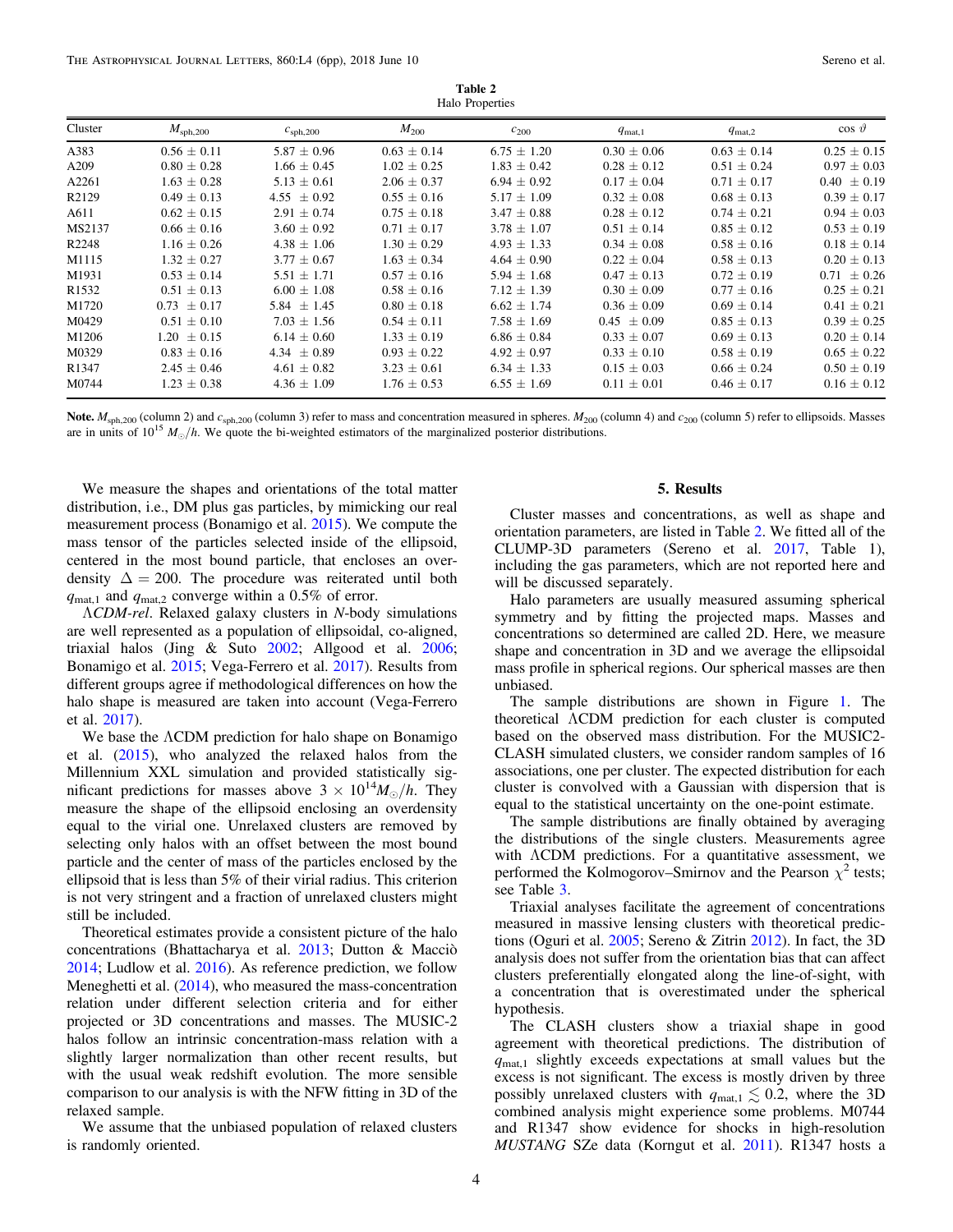<span id="page-4-0"></span>

Figure 1. Probability density functions: minor-to-major axis ratio (top-left panel), intermediate-to-major axis ratio (bottom-left panel), inclination angle cos  $\vartheta$  (topright panel), and concentration (bottom-right panel) of the total matter distribution of the CLASH clusters. The solid black lines show the measured distribution. The shadowed regions include the  $1-\sigma$  region as obtained from a bootstrap resampling of the marginalized distributions. The black dotted lines show the distributions for the subsample with  $\bar{q}_{\text{mat},1} > 0.2$ . The red dotted lines show the ΛCDM-rel predictions, estimated from Bonamigo et al. ([2015](#page-5-0)) given the inferred mass distribution smoothed for the observational uncertainties for the axial ratios, or the scattered mass-concentration relation of relaxed clusters from Meneghetti et al. ([2014](#page-5-0)) for the concentration. The blue dashed line is the expected distribution for the MUSIC2-CLASH simulated halos. The dotted–dashed black lines show the priors. For visualization purposes, the measured and the MUSIC2-CLASH distribution are smoothed by the Silverman's scale of the measured one-point estimates (Vio et al. [1994](#page-5-0)).

radio mini-halo. Diffuse radio emission was suspected in A2261 (Giacintucci et al. [2017](#page-5-0)).

Adiabatic contraction and radiative cooling can make the total mass distribution rounder but active galactic nuclei (AGN) feedback can mitigate the effect of cooling and make the final shape more similar to results in DM-only simulations (Suto et al. [2017](#page-5-0)). If spherically averaged profiles are considered, the baryon physics is important only within less than 10% of the virial radius. On the other hand, the non-sphericity of the DM distribution can be affected by the baryon physics operating in the central region up to half the virial radius (Suto et al. [2017](#page-5-0)).

The MUSIC2-CLASH shapes are measured in non-radiative simulations and may differ from simulations accounting for feedback processes. In fact, the agreement is better for DMonly simulations.

X-ray regular clusters may suffer from orientation bias: prolate clusters with a major axis that is aligned with the lineof-sight show round X-ray isophotes and can be preferentially included. The observed distribution of inclination angles is consistent with random orientations. The secondary peak of the distribution at high values is due to a couple of very elongated clusters as A209, which is a known merger system along the line-of-sight (Cassano et al. [2010](#page-5-0)). Our algorithm can efficiently recover the orientation even in this peculiar system.

For the CLASH sample, we find cos  $\vartheta = 0.42 \pm 0.31$  or  $\vartheta = 65 \pm 23$  deg. The mean angle for random orientations (MUSIC2-CLASH) is 60° or cos  $\vartheta = 0.5$  (54° or cos  $\vartheta = 0.57$ ), which is consistent with our results and gives no evidence for any orientation bias.

#### 6. Conclusions

We compare shapes and concentrations of X-ray selected CLASH clusters to the ΛCDM paradigm of structure formation. We performed a full 3D analysis of the cluster mass profiles exploiting lensing, X-ray, and SZe measurements. We could then measure unbiased concentrations and masses and recover the halo shapes and orientations. We find that shapes and concentrations of the CLASH clusters are consistent with theoretical predictions, giving a further validation of the ΛCDM paradigm.

Even though results from simulations are consistent with our measurements, we still lack a comprehensive analytical model of halo formation. The conventional ellipsoidal collapse model and the simulations differ after the turn-around epoch (Suto et al. [2016](#page-5-0)). While simulated massive halos are more spherical initially, they gradually become less spherical after the turnaround epoch. This tendency is opposite to the analytical prediction (Suto et al. [2016](#page-5-0)).